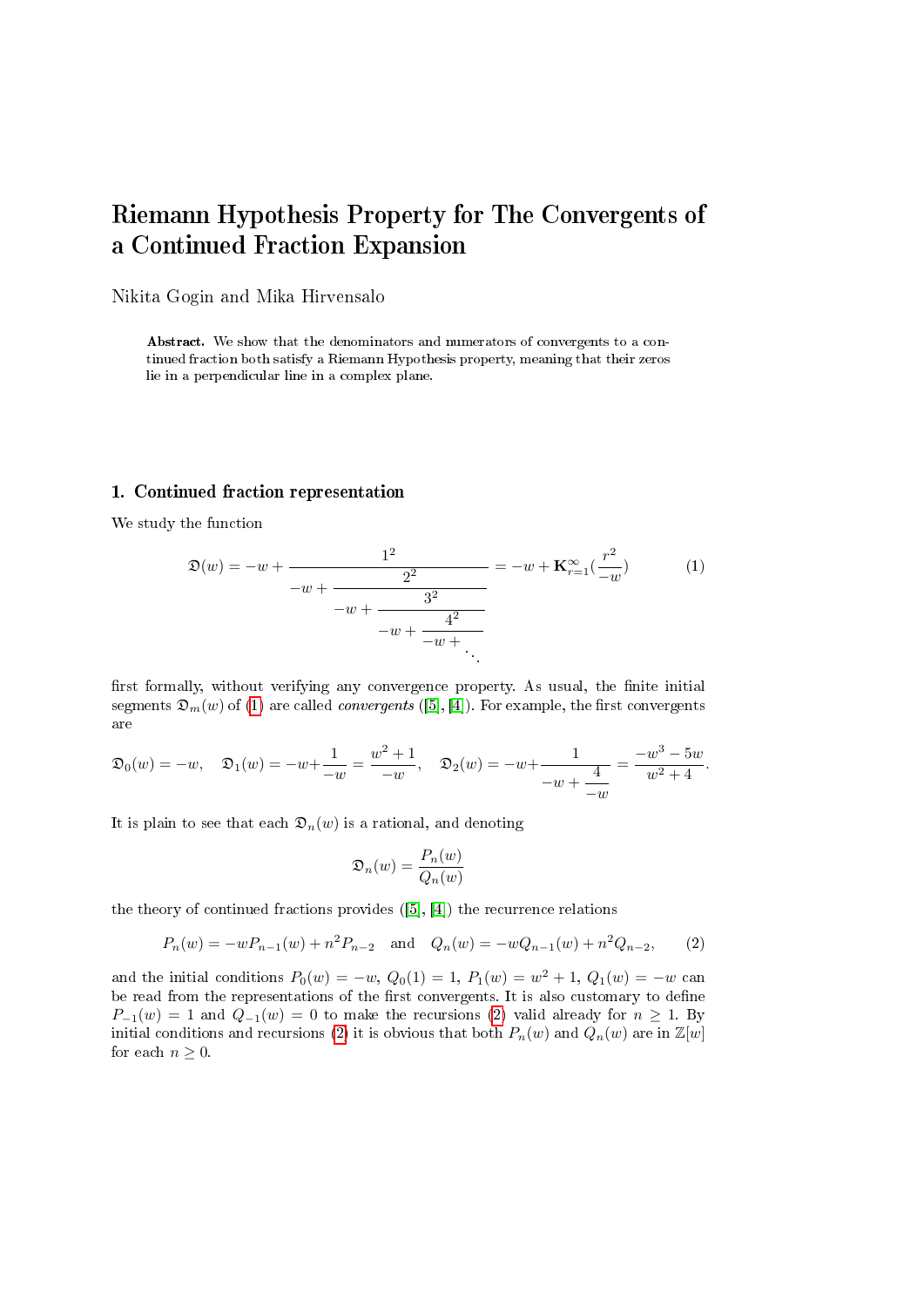#### 2. Determinant formulas

Lemma 1. Let notations be as above and

<span id="page-1-0"></span>
$$
\hat{P}_n(w) = \begin{vmatrix}\n-w & 1 & 0 & 0 & \cdots & 0 & 0 \\
-3 & -w & 2 & 0 & \cdots & 0 & 0 \\
0 & -4 & -w & 3 & \cdots & 0 & 0 \\
0 & 0 & -5 & -w & & 0 & 0 \\
\vdots & \vdots & \vdots & & & & n-1 & 0 \\
0 & 0 & 0 & \cdots & -(n+1) & -w & n \\
0 & 0 & 0 & \cdots & & -1 & -w\n\end{vmatrix}
$$
\n(3)

and

$$
\hat{Q}_n(w) = \begin{vmatrix}\n-w & 2 & 0 & 0 & \cdots & 0 \\
-2 & -w & 3 & 0 & \cdots & 0 \\
0 & -3 & -w & 4 & \cdots & 0 \\
0 & 0 & -4 & -w & 0 & 0 \\
\vdots & \vdots & \vdots & \ddots & \vdots & n \\
0 & 0 & 0 & \cdots & -n & -w\n\end{vmatrix}.
$$
\n(4)

Then  $\hat{P}_n(w) = P_n(w)$  and  $\hat{Q}_n(w) = Q_n(w)$  for all  $n \ge 1$ . Notice that [\(3\)](#page-1-0) and [\(6\)](#page-2-0) are determinants of  $(n+1) \times (n+1)$  and  $n \times n$ -matrices, respectively, and that the last low subdiagonal element of  $\hat{P}_n(w)$  is  $-1$  by purpose.

*Proof.* We prove the claim for  $P_n(w)$  first. For the initial values we have  $P_0(w) = -w =$  $\det(-w) = \hat{P}_0(w)$  (the determinant of 1×1-matrix), and  $P_1(w) = w^2 + 1 =$  $-w$  1  $-1$   $-w$  $\begin{array}{c} \hline \end{array}$ .

The recurrence for  $\hat{P}_n(w)$  may not be self-evident, and hence we illustrate it here for the case  $n = 4$ :

$$
P_4(w) = \begin{vmatrix} -w & 1 & 0 & 0 & 0 \\ -3 & -w & 2 & 0 & 0 \\ 0 & -4 & -w & 3 & 0 \\ 0 & 0 & -5 & -w & 4 \\ 0 & 0 & 0 & -1 & -w \end{vmatrix} = \begin{vmatrix} -w & 1 & 0 & 0 & 0 \\ -3 & -w & 2 & 0 & 0 \\ 0 & -4 & -w & 3 & 0 \\ 0 & -0 & -1 & -w & 4 \\ 0 & 0 & -0 & -w & -1 & -w \end{vmatrix}
$$
  
=  $-w \begin{vmatrix} -w & 1 & 0 & 0 \\ -3 & -w & 2 & 0 \\ 0 & -4 & -w & 3 \\ 0 & 0 & -1 & -w \end{vmatrix} - 4 \begin{vmatrix} -w & 1 & 0 & 0 \\ -3 & -w & 2 & 0 \\ 0 & -4 & -w & 3 \\ 0 & 0 & -w & -1 \end{vmatrix}$   
=  $-wP_3(w) - 4 \begin{vmatrix} -w & 1 & 0 & 0 \\ -3 & -w & 2 & 0 \\ 0 & -1 & -w & 3 \\ 0 & -1 & -w & -1 \end{vmatrix} = -wP_3(w) - 4 \begin{vmatrix} -w & 1 & 0 & 0 \\ -3 & -w & 2 & 0 \\ 0 & -1 & -w & 3 \\ 0 & 0 & 0 & -4 \end{vmatrix}$   
=  $-wP_3(w) + 4^2P_2(w)$ 

In the first line, the last column of the determinant is added to the 3rd last column, and then the Laplace expansion along the last column is applied. After this, the last column of the latter  $4 \times 4$  determinant is added to the 3rd last column, and then the second-last row is added to the last one, with multiplier −1. The latest stage is the Laplace expansion along to the last row.

It is obvious that this procedure generalizes to  $\hat{P}_n(w) = -w\hat{P}_{n-1}(w) + n^2\hat{P}_{n-2}(w)$ for each  $n > 2$ . Now that the initial conditions and the recurrence formula are same for  $\hat{P}_n(w)$  and  $P_n(w)$ , the claim follows.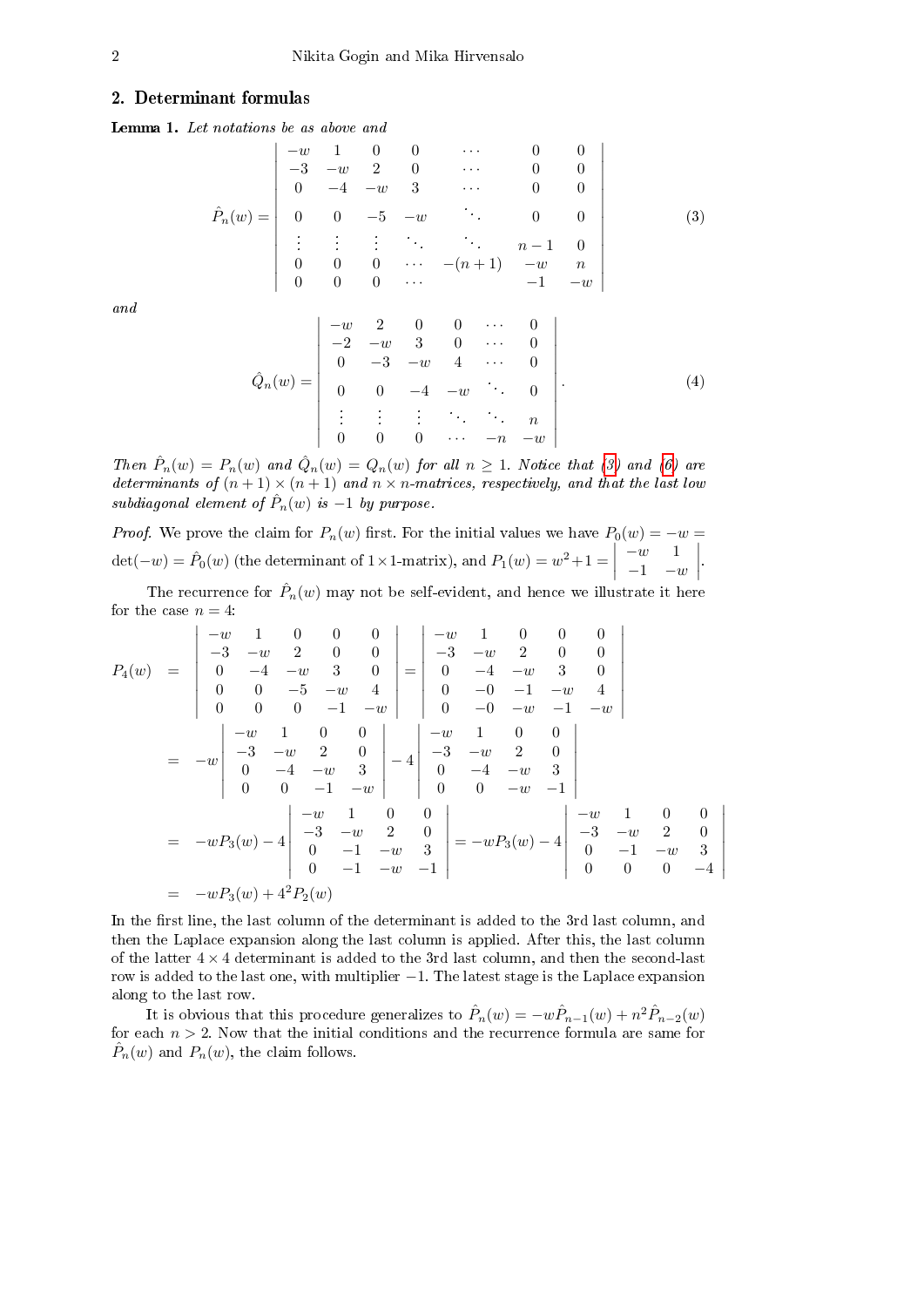In the same way, 
$$
\hat{Q}_1(w) = -w = Q_1(w)
$$
,  $\hat{Q}_2(w) = \begin{vmatrix} -w & 2 \\ -2 & -w \end{vmatrix} = w^2 + 4 =$ 

 $Q_2(w)$ . As a determinant of a tridiagonal matrix,  $\hat(Q)_n(w)$  satisfies the recurrence relation  $\hat{Q}_n(w) = -w\hat{Q}_{n-1}(w) + n^2\hat{Q}_{n-2}(w).$ 

**Remark 1.** The numerator sequence  $P_n(w)$  is equal, up to constant multipliers, to Kratwchouk polynomials ([\[3\]](#page-3-2)). On the other hand, the denominator sequence  $Q_n(w)$  is related to Meixner polynomials.

**Theorem 1.** Polynomials  $P_n(w)$  and  $Q_n(w)$  satisfy the RH-property (see [\[3\]](#page-3-2)), namely, all their zeros lie in the line  $Re(z) = 0$ .

Proof. This follows directly from the Jacobi theorem, which states that the tridiagonal matrices of form [\(3\)](#page-1-0) and [\(6\)](#page-2-0) are similar to skew-symmetric matrices (for details, see [\[3\]](#page-3-2)).

## 3. Convergence questions

So far we did not consider the convergence of [\(1\)](#page-0-0). Here we can apply the following theorem:

Theorem 2 (Van Vleck). Let  $\epsilon > 0$ . Continued fraction  $\mathbf{K}_{r=1}^{\infty}(\frac{1}{b_r})$  (see [\(1\)](#page-0-0) for the notation), where  $-\frac{\pi}{2}+\epsilon < \arg(b_r) < \frac{\pi}{2}-\epsilon$  converges (to a finite value) if and only if the series

<span id="page-2-1"></span>
$$
\sum_{r=1}^{\infty} |b_r| \tag{5}
$$

diverges.

We can apply the theorem by rewriting [\(1\)](#page-0-0) in an equivalent form

<span id="page-2-0"></span>
$$
\mathfrak{D}(w) = -w + \frac{1}{-w/1 + \frac{1}{-w/4 + \frac{1}{-4w/9 + \frac{1}{-9w/64 + \frac{1}{-64w/225 + \dots}}}}},\qquad(6)
$$

which, using the notation in [\(1\)](#page-0-0) can be written as  $-w + \mathbf{K}_{r=1}^{\infty}(\frac{1}{-\xi_r w})$ , where  $\xi_r =$  $\left(\frac{(r-1)!!}{r!!}\right)^2$ .

If  $r = 2k$  is even, we can estimate

$$
\frac{(r-1)!!}{r!!} = \frac{2k!}{2^k k!} : 2^k k! = \frac{1}{2^{2k}} \binom{2k}{k} \sim \frac{1}{\sqrt{\pi k}},
$$

and the estimate is similar for odd r. Therefore,  $\xi_r = \Theta(\frac{1}{r})$  and the series [\(5\)](#page-2-1) with  $b_r = \xi_r w$  obviously diverges whenever  $w \neq 0$ . It follows that the continued fraction expansion [\(1\)](#page-0-0) is convergent for all  $w \neq 0$ , provided  $\arg b_r \neq \pm \frac{\pi}{2}$ .

### References

- [1] V.P. Il'in, Yu. I. Kuznetsov, Tridiagonal matrices and their applications. Nauka, Moscow, 1985.
- [2] Wikipedia: Tridiagonal matrix. [https://en.wikipedia.org/wiki/Tridiagonal\\_matrix.](https://en.wikipedia.org/wiki/Tridiagonal_matrix) Downloaded March 29 2021.